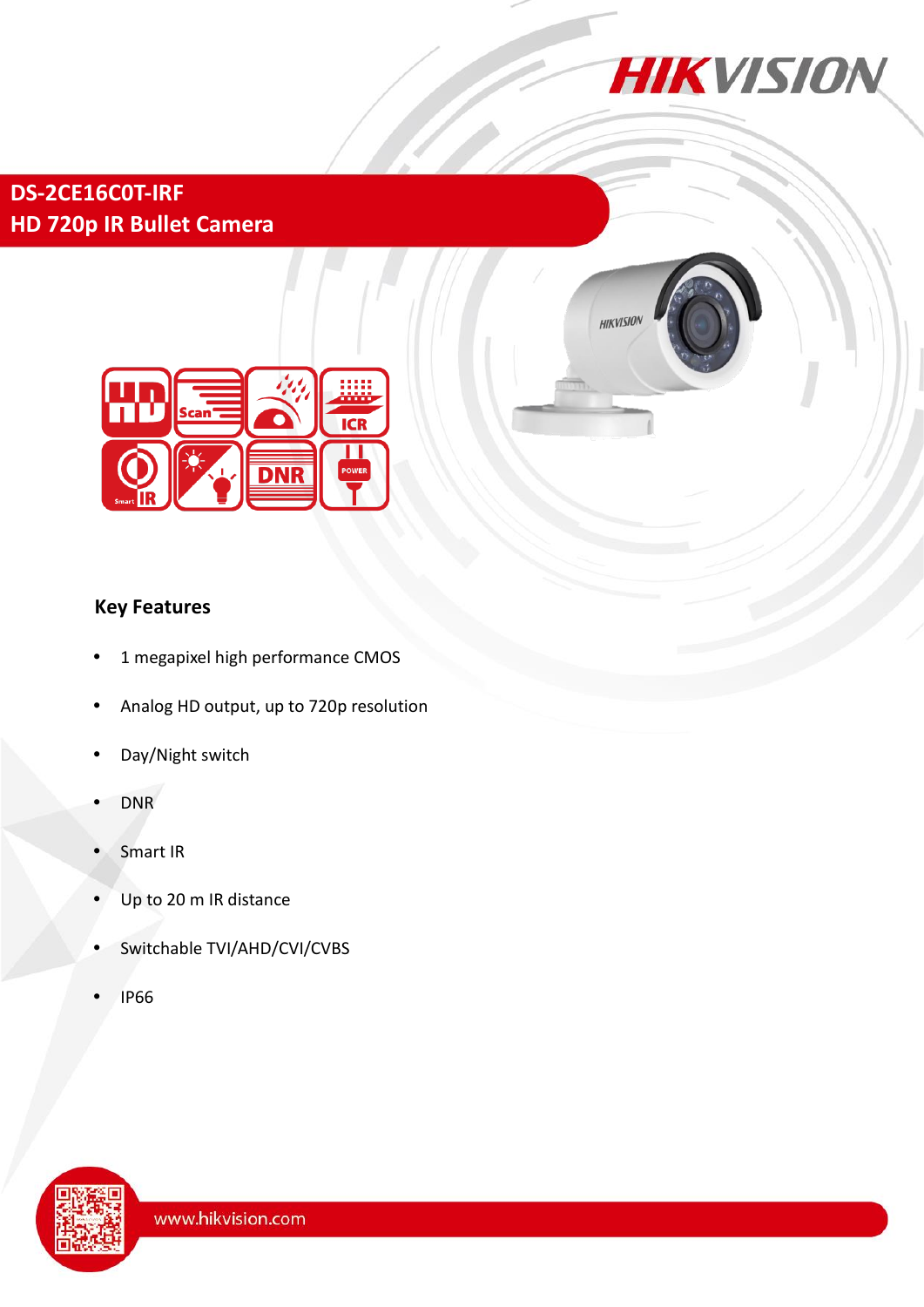

# **Specifications**

| Camera                      |                                                                             |
|-----------------------------|-----------------------------------------------------------------------------|
| Image Sensor                | 1 MP CMOS sensor                                                            |
| Signal System               | PAL/NTSC                                                                    |
| <b>Effective Pixels</b>     | 1296 (H) × 732 (V)                                                          |
| Min. illumination           | $0.1$ Lux@(F1.2,AGC ON),0 Lux with IR                                       |
| <b>Shutter Time</b>         | 1/25 (1/30) s to 1/50,000 s                                                 |
| Lens                        | 2.8 mm, 3.6 mm, 6 mm optional                                               |
|                             | Field of view: 70.9° (3.6 mm), 92° (2.8mm), 56.7° (6mm)                     |
| Lens Mount                  | M12                                                                         |
| Day & Night                 | <b>ICR</b>                                                                  |
| Angle Adjustment            | Pan: 0° to 360°, Tilt: 0° to 180°, Rotation: 0° to 360°                     |
| Synchronization             | Internal synchronization                                                    |
| Video Frame Rate            | 720p@25fps/720p@30fps                                                       |
| HD Video Output             | 1 analog HD output                                                          |
| S/N Ratio                   | $>62$ dB                                                                    |
| <b>General</b>              |                                                                             |
| <b>Operating Conditions</b> | -40 °C to 60 °C (-40 °F to 140 °F), Humidity 90% or less (non-condensation) |
| Power Supply                | 12 V DC $\pm$ 15%                                                           |
| Power Consumption           | Max. 4 W                                                                    |
| <b>Protection Level</b>     | <b>IP66</b>                                                                 |
| IR Range                    | Up to 20 m                                                                  |
| <b>Dimensions</b>           | $\Phi$ 70 mm × 154.5 mm (2.76" × 6.08")                                     |
| Weight                      | 400 g (0.88 lb.)                                                            |

### **Order Model**

Ž

DS-2CE16C0T-IRF